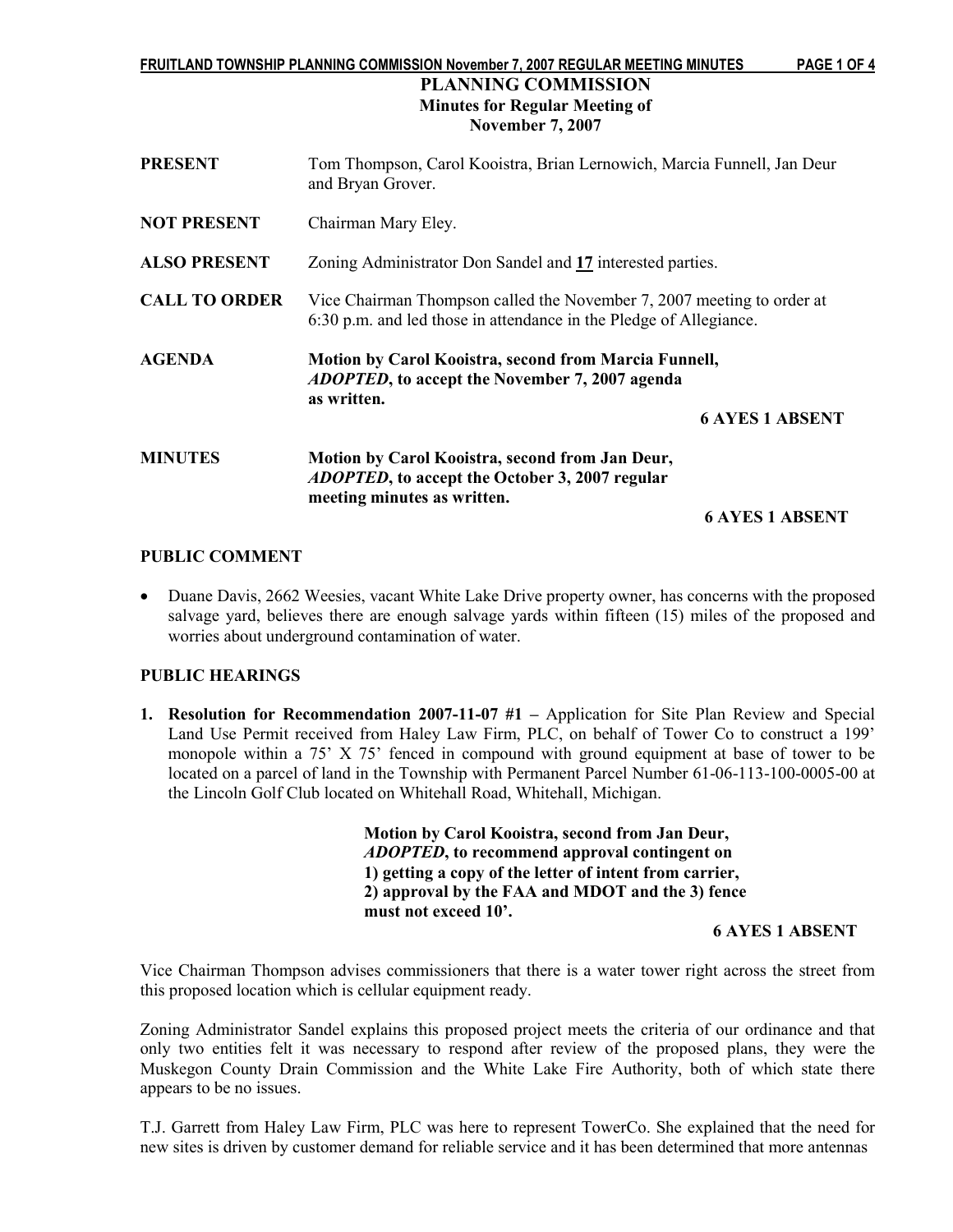## FRUITLAND TOWNSHIP PLANNING COMMISSION November 7, 2007 REGULAR MEETING MINUTES PAGE 2 OF 4

are necessary to provide coverage and handle additional capacity in this area. To address the Vice Chairman's comment about the water tower across the street from the proposed location, it is a carrier's practice to first look to collocate on an existing structure or tower and they did check into collocating on the Michigan Adventure water tower but found that would not work. One of the main reasons is not being able to have twenty four hour/seven day a week access. This is critical for maintenance of cellular equipment. The tower is proposed to be between 150' – 199' and will hold at least four (4) carriers. The coverage from a 175'-190' tower is 2 ½ to 3 miles. Cellular One has expressed intent of being the first carrier to be placed on this proposed tower and they only need 150'; however, by the time the tower is constructed other carriers could ask to be placed on the tower needing higher heights thus the 199' maximum requested. With the rip-cord being 180' tall located across the street at Michigan Adventure this proposed tower would not be out of character of the neighborhood and a 199' tower would not need lighting.

## **DISCUSSION**

The following questions were raised by Commissioners and then answered by T.J.:

- Will guy wires be used? No
- Amount of space for parking? Usually only one vehicle is there so is usually not an issue
- Use time? Thirty (30) years or more
- Foundation size? Depends on tower height
- Lightening rod height? Depends on tower height
- Will both Cellular and PCS be placed on pole? Yes if requested
- What is the danger of having proposed tower near existing buildings? This is not a concern because the towers are designed to crimp instead of toppling over
- Insurance? Yes if requested they provide a copy of the insurance policy from the general contractor for the construction of the pole and then there is an insurance agreement of one million dollars between the Tower Company and the landlord
- Fence height? Asked for 10' fence to cover up what carriers use to cover their equipment and for security
- Has intent from cellular carrier been received? Yes from Cellular One
- Light on tower? This is determined by the FAA and MDOT

## PUBLIC HEARING OPEN 7:22 p.m.

- 1. Lynn Glaser, 5265 Nestrom Road, has concern with the tower not being lit.
- 2. Jason Bishop, Lincoln Golf Club, supports.

## PUBLIC HEARING CLOSED 7:24 p.m.

Upon review of the Special Land Use criteria for (Towers in excess of fifty (50) feet in height for Commercial Wireless Telecommunication Services) and the Site Plan Review standards consensus was to recommend approval to the township board with a few contingencies.

## 2. Resolution for Recommendation 2007-11-07 #2 –

| <b>ARTICLE VI</b>   | <b>MEDIUM DENSITY RESIDENTIAL DISTRICT</b>                                     |
|---------------------|--------------------------------------------------------------------------------|
| <b>SECTION 6.04</b> | SITE DEVELOPMENT STANDARDS – Amend Minimum Lot Area from One                   |
|                     | $(1)$ acre to Two $(2)$ acres and Minimum Lot Width from 105 feet to 150 feet. |

## Motion by Bryan Grover, second from Jan Deur, ADOPTED, to recommend approval as written.

6 AYES 1 ABSENT

#### PUBLIC HEARING OPEN 7:50 p.m.

1. Chris Deur, 2761 Scenic Drive, supports language and the implementation of the Master Plan. PUBLIC HEARING CLOSED 7:53 p.m.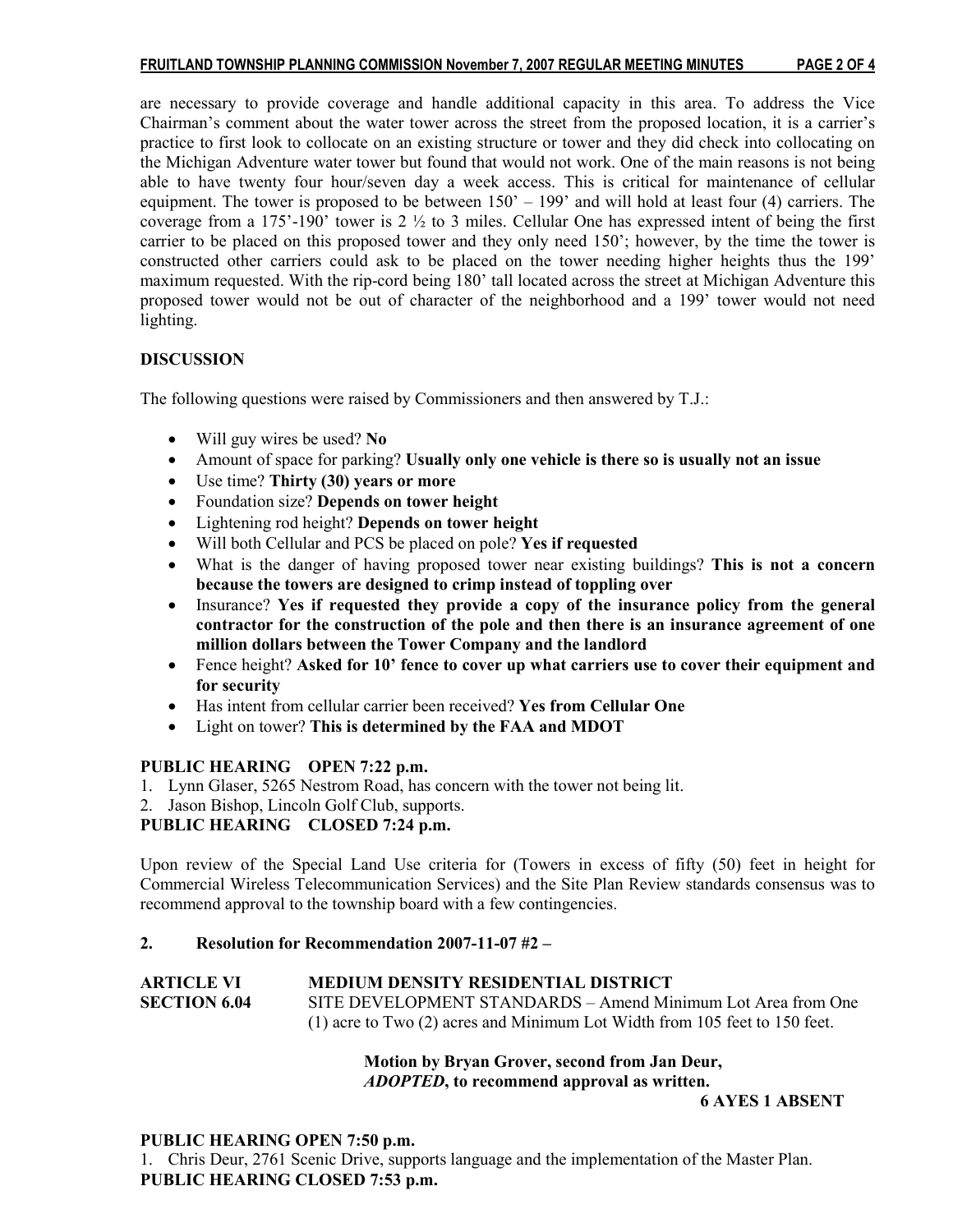|  |  |  | PAGE 3 OF 4 |  |
|--|--|--|-------------|--|
|--|--|--|-------------|--|

| <b>ARTICLE VIIIa</b> | <b>INLAND LAKES DISTRICT</b>                             |
|----------------------|----------------------------------------------------------|
| <b>SECTION 8.01a</b> | PURPOSE, INTENT AND COVERED AREAS - Amend COVERED AREAS. |
| <b>SECTION 8.02a</b> | SITE DEVELOPMENT STANDARDS (5) - Amend.                  |

# Motion by Carol Kooistra, second from Brian Lernowich, ADOPTED, to recommend approval as written.

#### 6 AYES 1 ABSENT

### PUBLIC HEARING OPEN 8:02 p.m.

1. Lynn Glaser, 5265 Nestrom Road, also owns property on White Lake, was not aware of new Inland Lakes District so was questioning amendment of it. Commissioner Kooistra explained the Inland Lakes District was adopted in September 2007 and she gave her a copy of the language.

## PUBLIC HEARING CLOSED 8:05 p.m.

REZONING Rezone current Light Industrial District to Medium Density Residential District.

## Motion by Jan Deur, second from Bryan Grover, ADOPTED, to recommend approval of rezoning the current Light Industrial District to Medium Density Residential District.

## 6 AYES 1 ABSENT

### PUBLIC HEARING OPEN 8:08 p.m.

- 1. Gary Gagnon, 3775 W. White Lake Drive, opposed, requests verbiage change to leave the North 300' of his property Light Industrial.
- 2. Jerri Farrar, 6939 Simonelli Road, supports rezoning to Medium Density Residential.
- 3. Duane Davis, owns property 600' east of Gagnon's, supports rezoning to Medium Density Residential **District**
- 4. Lynn Glaser, 5265 Nestrom Road, supports rezoning to Medium Density Residential District.
- 5. Chris Deur, 2761 Scenic Drive, supports rezoning to Medium Density Residential District.
- 6. Correspondence received from Pat Schlaack, 3877 Berquist Road, supports rezoning to Medium Density Residential District.

## PUBLIC HEARING CLOSED 8:24 p.m.

ZONING MAP Amend to change the current Light Industrial District to Medium Density Residential District and also changing the zoning for any parcels currently divided by existing streams by using section lines to be consistent with the Future Land Use Map.

## Motion by Bryan Grover, second from Jan Deur, ADOPTED, to recommend approval as written.

6 AYES 1 ABSENT

PUBLIC HEARING OPEN 8:36 p.m. None PUBLIC HEARING CLOSED 8:38 p.m.

#### NEW BUSINESS

1. Set Public Hearing for proposed language:

ARTICLE III GENERAL PROVISIONS SECTION 3.11 (A) Amend SECTION 3.31 (E) New